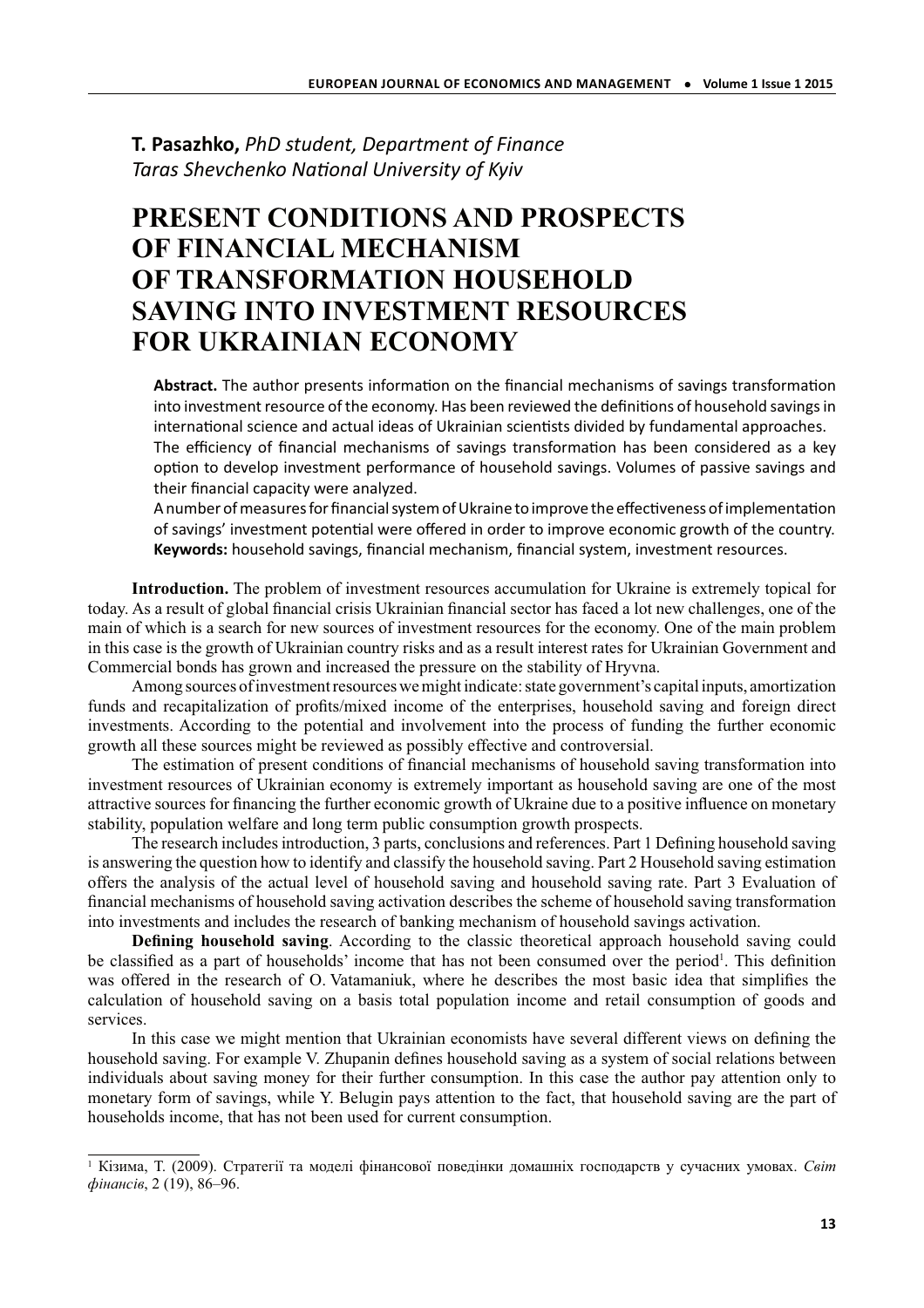So, all these definitions have a common difficulty to indicate household saving fully correctly, because of limitations in methodology to allocate costs of long-term goods to a proper period of time (by depreciation the value) or classifying them as a form of savings.

Therefore we might classify household saving by the form:

– Cash (in a form of bills and current accounts).

- Real assets (durable goods, realty, luxuries and so on).
- Financial assets (term deposits, securities and so on).

Key fundamental approaches of household saving might be divided into:

– Part of the income that is not used for current consumption.

– Part of the property accumulated in credit institutions, or at a disposal of household.

– The share of property or wealth of households, generated as a result of income accumulation.

– Deferred consumption.

– Free cash remaining after payment of necessarily expenses.

– A potential source of investment.

– Social relations between individuals.

- Tool of economic existence, or a means of social comfort<sup>2</sup>.

All these describe household saving as a part of an income (cumulated income) and is calculated by the general formula:

$$
S_{hh} = I_t - C_c - T_{avg}.
$$

Where:  $S_{hh}$  – household saving;

*I* – total households' income;

 $C_c$  – current households' consumption;

 $T_{\text{avg}}^{c}$  – average taxation rate.

According to this formula we can classify all the income of the households, including financials and leasing income and so on, as a total households' income that is weighted by current consumption and taxes. As a result of such a calculation we can assume the amount of household saving.

Brian W. Cashell (Specialist of Congressional Research Service) says that household saving maters for two reasons:

1) It is an important source of funding to finance domestic investment.

2) It is the means by which workers accumulate wealth and maintain their living standard into retirement<sup>3</sup>.

Methodological difficulties in household saving identification for Ukraine are also caused by a high level of shadow economy in Ukraine and the fact that the biggest part of household saving are concentrated and accumulated there. Therefore the identification of household saving interconnects with shadow economy estimation approaches.

**Household saving estimation.** Actual State statistical committee's methodology is based on estimation household saving as a part of household income after taxes and consumption costs.

According to State statistics household saving has a dynamics of increase despite the financial crisis that has greatly influenced the purchasing power of households and has suspended the economic growth.

The annual dynamics of household saving is shown on the picture 1.

Analyzing the dynamics of household saving we might indicate several interesting points that might be investigated in details:

 $-$  The growth of household saving in a period of 2003 – 2008 matches with the economical growth of Ukraine.

– The pick growth of household saving in 2009 and 2010 does not reflect the decline of GDP and indicates the interconnection of household saving growth to not income-connected factors.

– Household saving dynamics in 2011 and 2012 is similar to GDP changes in previous years.

<sup>2</sup> Кондрацька, Н.М. (2013) Сучасний стан та особливості трансформації заощаджень домогосподарств через банківські інструменти. *Проблеми раціонального використання соціально-економічного та природно-ресурсного потенціалу регіону: фінансова політика та інвестиції*, 19, 1, 184-192.

<sup>3</sup> Cashell, Brian W. (2009). The Fall and Rise of Household Saving. *Congressional Research Service*.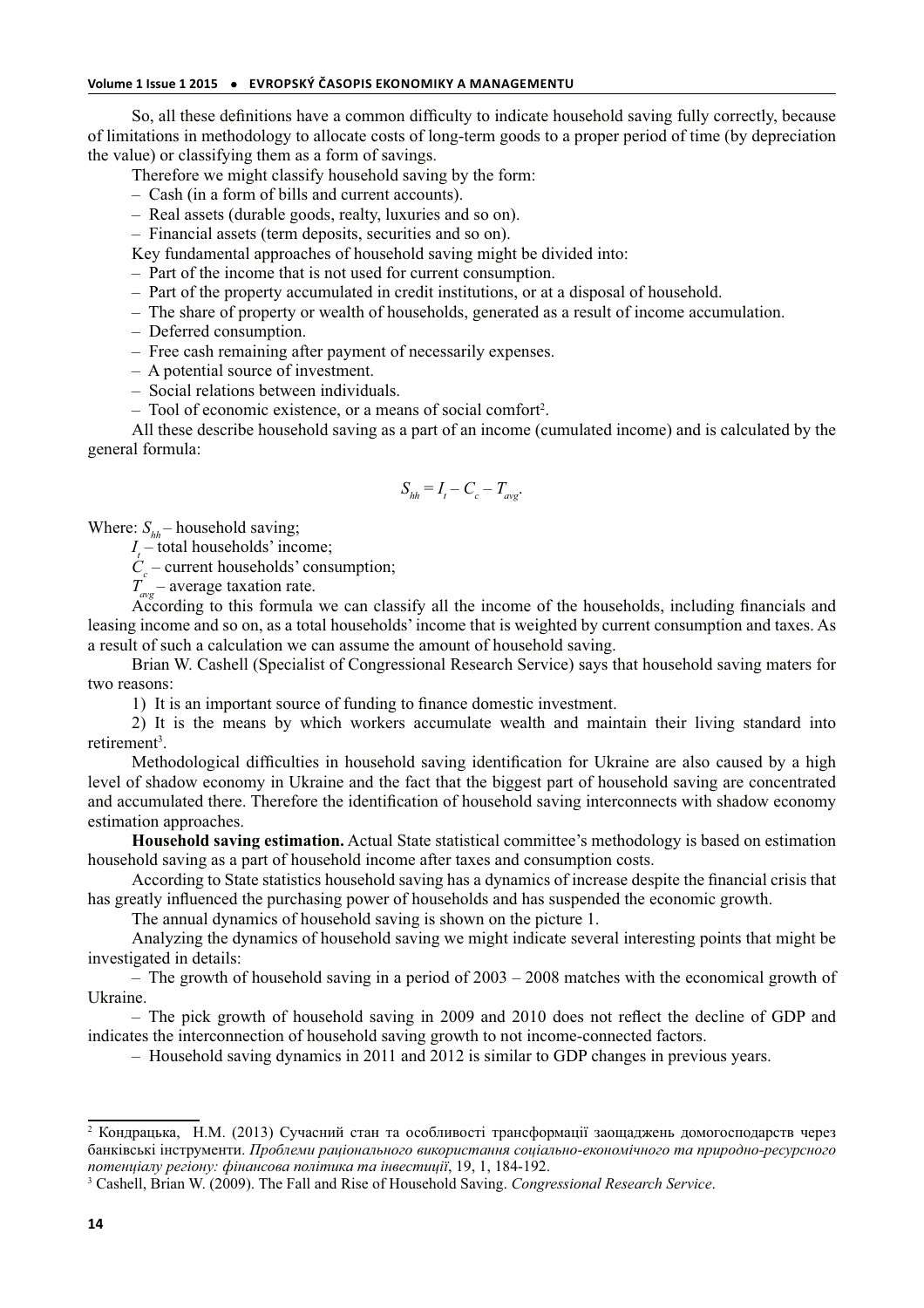

In this case we might make a conclusion that household saving depends not only on the financial basis (growth GDP, income and so on), but also on the behavior aspects, such as devaluation expectations, growth of hesitation of financial stability, general propensity to save money and so on<sup>4</sup>.

In order to identify the propensity to save of Ukrainian household we have analyzed the data on Picture 2. Where you can see that while in general Ukraine has a moderate level of saving propensity due to the low level of private pension funds development household generate a low level of savings.





To indicate the households' level of propensity to save we might identify the dynamics of household saving to GDP ratio (HS/GDP) and household saving to household income (Household Saving Rate). The calculations are based on the official State statics and author's calculations and are shown on the picture 3.

According to the data on the picture 3 the minimum level HS/GDP and Household Saving Rate is about 5 % that indicates the basic idea, that household are trying to accumulate savings even when the income is growing slow. When the crisis starts household are trying to accumulate more than before, as the negative expectations about the income stability are negative.

The recording level of household saving part in total household income according to the data available was indicated in 2010, when household saved more than 14.7 % of their income. In the case to identify the level of interconnection of household saving, households' income and GDP see the correlation matrix in the table 1.

<sup>4</sup> Одінцова, Т.М. (2014) Заощадження населення як джерело інвестиційних ресурсів української економіки. *Бізнес Інформ*, 7, 89-92.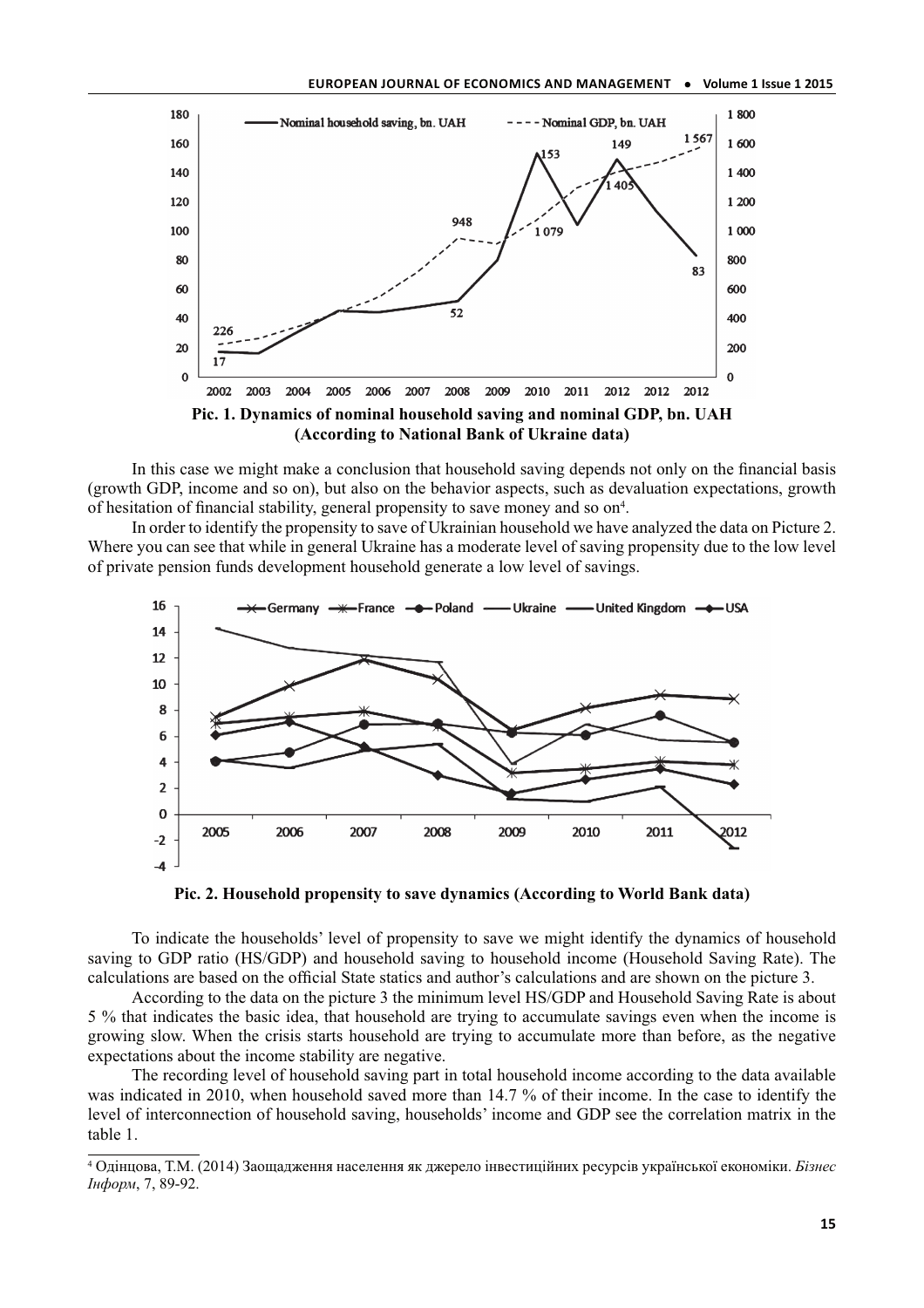

**Pic. 3. Dynamics household saving to GDP ratio, Household Saving Rate and GDP growth (Author's calculations based on National Bank of Ukraine data)**

| .,<br>۰.<br>٠<br>۰. |  |
|---------------------|--|
|                     |  |

| Correlation matrix of household saving, households' income and GDP |                          |             |                            |
|--------------------------------------------------------------------|--------------------------|-------------|----------------------------|
|                                                                    | Nominal household saving | Nominal GDP | Nominal households' income |
| Nominal household saving                                           |                          |             |                            |
| Nominal GDP                                                        | 0.839                    |             |                            |
| Nominal households' income                                         | 0.865                    | 0.997       |                            |

As you can see in the table 1the level of correlation between GDP and Nominal households' income is higher than 99 % as household income is a component of GDP and fully indicates its dynamics and proportions. Nominal household saving correlate by ~84 % with GDP and by ~87 % with Nominal households' income and reflect two main points:

1) Nominal household saving highly depend on income dynamics.

2) There some behavior matter for households to save part of income.

To indicate the savings periodicity over the year there was chosen the NBU monthly statistics that is shown on the picture 4.



**Pic. 4. Dynamics of nominal household saving and Household Saving Rate quarterly (Author's calculations based on NBU data)**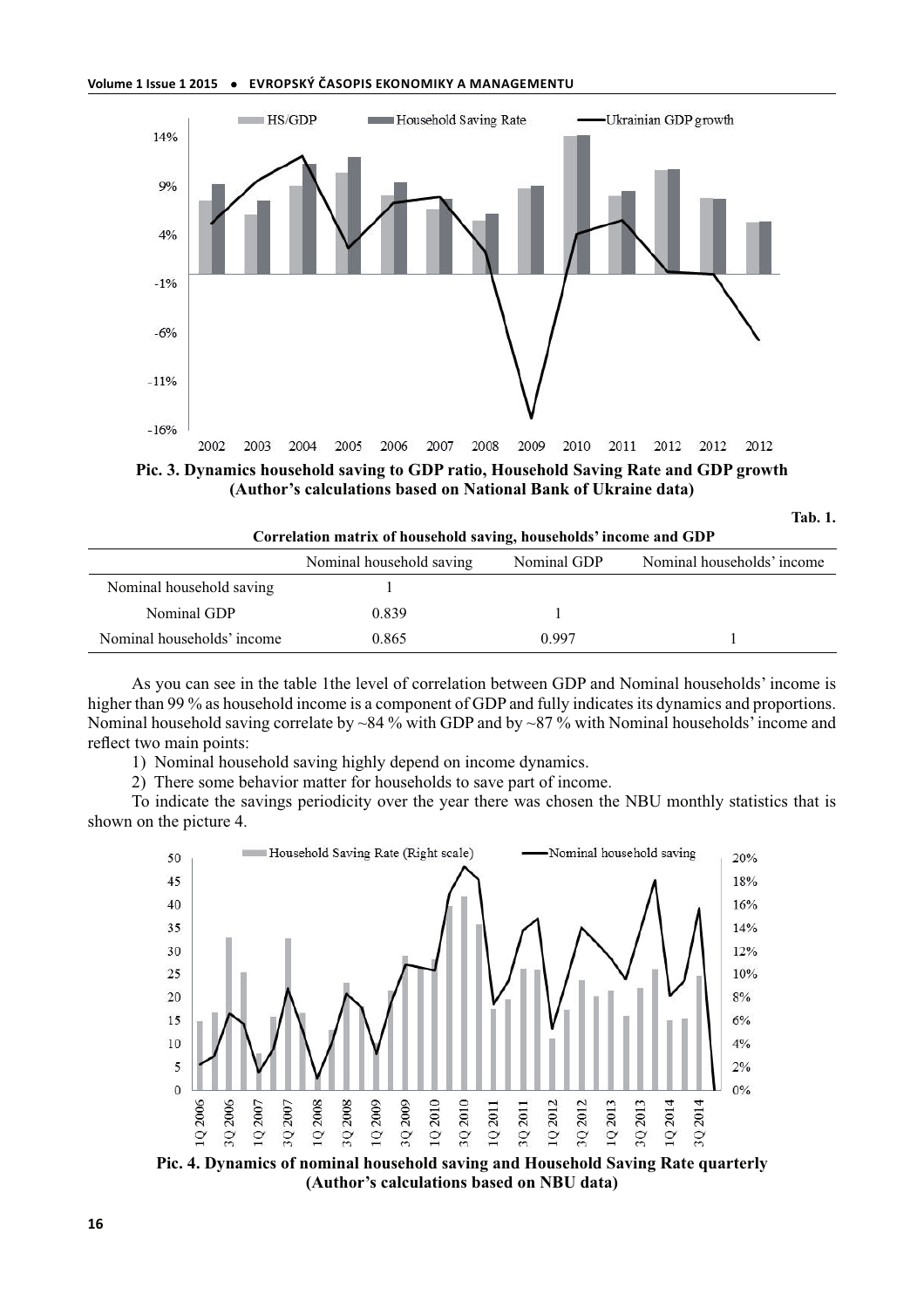According to Picture 4 the household saving have a high seasonal periodicity, mainly due to a high level of savings in 3rd quarter of the year and the smallest level of savings in 1st quarter of every year. This fact could be described by the periodicity of expenses, when in 1<sup>st</sup> quarter households are consuming a lot due to a long winter holidays and the increase in consumer prices, while in 3rd households wastes less because of seasonal food prices decline and the growth of income due to a vocations income and saving for further consumption in the New Year's Holidays period. Extremely topical is the situation in  $4<sup>th</sup>$  O 2014 when the level of HH savings has fallen almost to 0 mostly due to the economic decline and high level of Ukrainian Hryvna devaluation that has increased consumption costs.

**Evaluation of financial mechanisms of household saving activation**. Financial mechanisms are the key elements of the economy to transform household saving into the financial and investment resources of the economy. Therefore we might mention that by the level of savings involvement into the investment process household saving could be divided into:

– Passive savings (savings in the form of money of equity, that does not directly stimulate the economical growth – cash, luxuries, estate and so on).

– Conditionally-active savings (savings, that are made in a form of banking and insurance instruments, mutual investments etc, and are transformed into investments professional financial institutions).

– Active savings (savings that are made in a form of direct investment in securities of a company or in the equity of a company).

The main objective of the research is to determine the mechanisms of effective conditionally-active savings transformation into investment resources and development mechanisms to activate passive savings<sup>5</sup>.

In general, the scheme of household saving transformation into investment resources with the help of financial mechanisms is shown on the picture 5.



**Pic. 5. Scheme of household saving transformation into investments**

Петренко, Я.С. (2010). Неорганізовані нагромаджені заощадження в механізмі трансформації заощаджень в інвестиції. Економіка України, 1, 54–59.

According to the picture 5 financial institution play a leading role in transformation household saving into investments mostly due to an opportunity to operate on the credit market and to fund the financial needs of enterprises for further investment.

In the case of identification the key direction of household saving investment we might mention that the assets of para-banking institutions are much lower than the assets of banking system. Therefore we would like to analyze dynamics of household banking deposits.



**Pic. 6. Dynamics of nominal household deposits and FX weighted household deposits quarterly (Author's calculations based on National Bank of Ukraine data)**

5 Кулеша, В.О. (2008) Сутність і особливості управління заощадженнями населення. *Збірник наукових праць Черкаського державного технологічного університету*. *Серія: Економічні науки*, 21, ч. 2.